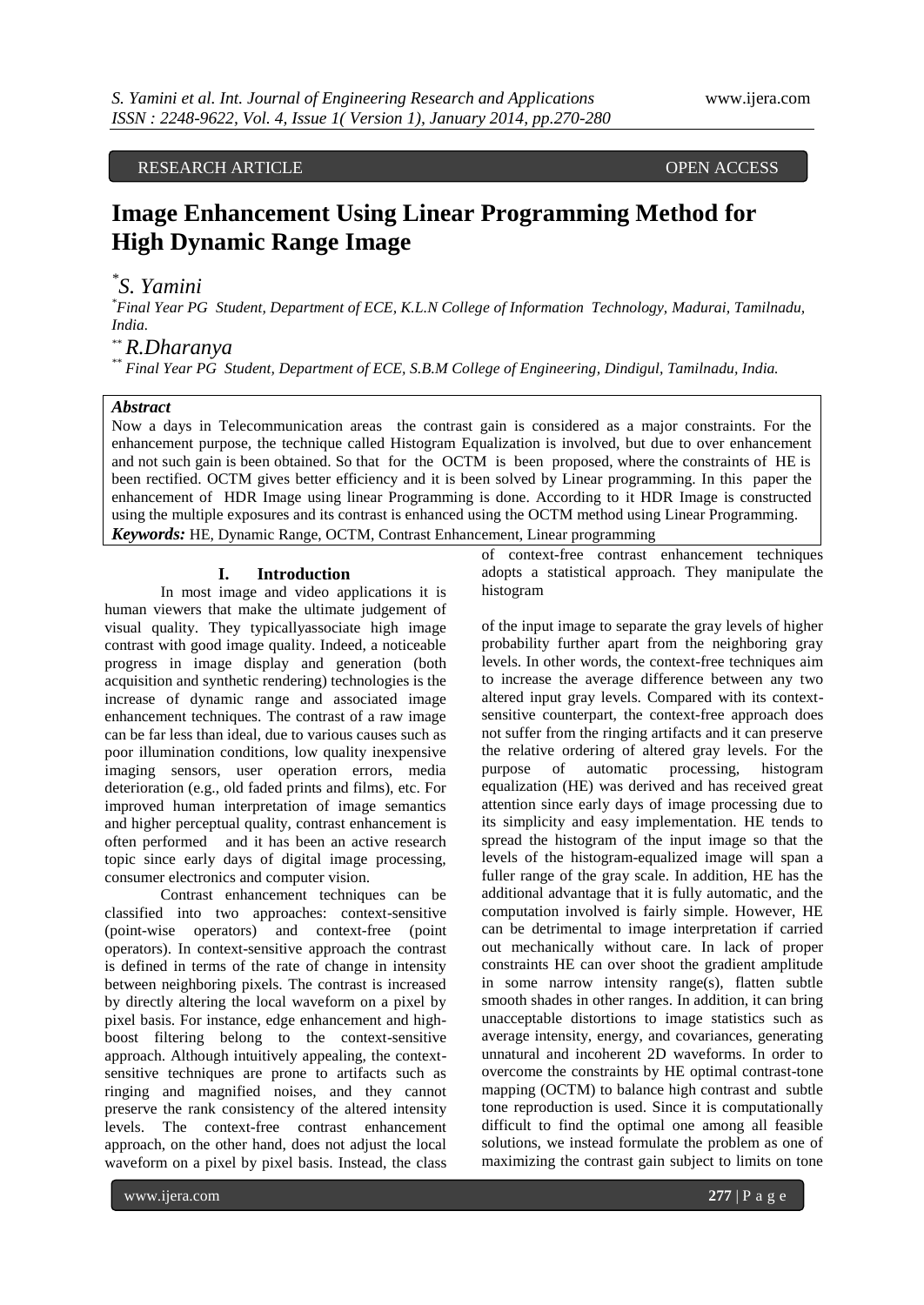distortion. Such a contrast-tone optimization problem can be converted to a linear programming, and hence can be solved efficiently in practice. In addition, our linear programming technique offers a greater and more precise control of visual effects than existing techniques of contrast enhancement. Common side effects of contrast enhancement, such as contours, shift of average intensity, over exaggerated gradient, etc., can be effectively suppressed by imposing appropriate constraints in the linear programming framework. In the new framework, Gamma correction can be unified with contrast-tone optimization.

#### **II. Contrast and Tone**

Consider a gray scale image I of b bits with a histogram h of K non-zero entries,  $x_0 < x_1 < ... < x_{K-1}$ ,  $0 \le K \le L = 2^b$ . Let  $p_k$  be the probability of gray level  $x_k$ ,  $0 - k < K$ . We define the expected context-free contrast of I by

 $C(p)=p_0(x_1-x_0)+\sum_{1\leq k\leq K}p_k(x_k-x_{k-1})$  ... (1) By the definition, the maximum contrast  $C_{\text{max}} = L-1$ and it is achieved by a binary black-and-white image  $x_0 = 0$ ,  $x_1=L - 1$ ; the minimum contrast  $C_{min} = 0$  when the image is a constant. As long as the histogram of I is full without holes, i.e.,  $K = L$ ,  $x_k - x_k - 1 = 1$ ,  $0 \le k < L$ ,  $C(p) = 1$  regardless the intensity distribution ( $p_0, p_1, \ldots$ ,  $p_{L-1}$ ). Likewise, if  $x_k - x_{k-1} = d > 1$ ,  $0 \le k \le K \le L$ , then  $C(p) = d$ .

Contrast enhancement is to increase the difference between two adjacent gray levels and it is achieved by a remapping of input gray levels to output gray levels. Such a remapping is also necessary when reproducing a digital image of L gray levels by a device of Ł gray levels, L≠Ł. This process is an integer-to-integer transfer function

$$
T: \{0,1,\dots,L-1\} \to \{0,1,\dots,L-1\} \qquad \dots (2)
$$

In order not to violate physical and psycho visual common sense, the transfer function T should be monotonically non decreasing such that T does not reverse the order of intensities. 1 In other words, we must have  $T(j) \geq T(i)$  if  $j > i$ , and hence any transfer function T has the form

$$
T(i) = \sum_{0 \le j \le i} S_j \quad 0 \le i < L
$$
\n
$$
S_j \in \{0, 1, \dots, L - 1\} \qquad \qquad \dots (3)
$$
\n
$$
\sum_{0 \le j < L} S_j < L
$$

where sj is the increment in output intensity versus a unit step up in input level j (i.e.,  $x_i-x_{i-1} = 1$ ), and the last inequality ensures the output dynamic range not exceeded by T(i). In (3),  $s_j$  can be interpreted as context-free contrast at level j, which is the rate of change in output intensity without considering the pixel context. Note that a transfer function is completely determined by the vector  $s = (s_0, s_1, \dots, s_L)$  $_1$ ), namely the set of contrasts at all L input gray levels. Having associated the transfer function T with

context-free contrasts  $s_i$  's at different levels, we induce from (3) and definition (1)

a natural measure of expected contrast gain made by T:

$$
G(s) = \sum_{0 \le j < L} p_j S_j \tag{4}
$$

where  $p_i$  is the probability that a pixel in I has input gray level j. The above measure conveys the colloquial meaning of contrast enhancement. This is all about the contrast and tone of the gray scale image. In next section we see about the OCTM.

## **III. Contrast-Tone Optimization By Linear Programming with OCTM**

To motivate the development of an algorithm for solving frequency details and tone subtlety of smooth shades, it is useful to view contrast enhancement as an optimal resource allocation problem with constraint. The resource is the output dynamic range and the constraint is tone distortion. The achievable contrast gain G(s) and tone distortion D(s) are physically confined by the output dynamic range Ł of the output device. In (4) the optimization variables  $(s_0, s_1, \ldots, s_{L-1})$ represent an allocation of Ł available output intensity levels, each competing for a larger piece of dynamic range. While contrast enhancement necessarily invokes a competition for dynamic range (an insufficient resource), a highly skewed allocation of Ł output levels to L input levels can derive some input gray levels of necessary representations, incurring tone distortion. This causes unwanted side effects, such as flattened subtle shades, unnatural contour bands, shifted average intensity, and etc. Such artifacts were noticed as drawbacks of the original histogram equalization algorithm, and proposed a number of ad hoc. techniques to alleviate these artifacts by reshaping the original histogram prior to the equalization process. In OCTM, however, the control of undesired side effects of contrast enhancement is realized by the use of constraints when maximizing contrast gain G(s).Hence the equations are re written in OCTM

max 
$$
\sum_{0 \le j < L} p_j S_j
$$
  
\ns  
\nsubject to (a)  $\sum_{0 \le j < L} S_j < L$   
\n(b)  $S_j \ge 0, 0 \le j < L$ ;  
\n(c)  $\sum_{j \le i < j + d} S_i \ge 1, 0 \le j < L$ -d

s

#### **IV. Experimental Results**

Fig. 1 through Fig. 3 present some sample images that are enhanced by the OCTM technique in comparison with those produced by conventional histogram equalization (HE). The transfer functions of both enhancement techniques are also plotted in accompany with the corresponding input histograms to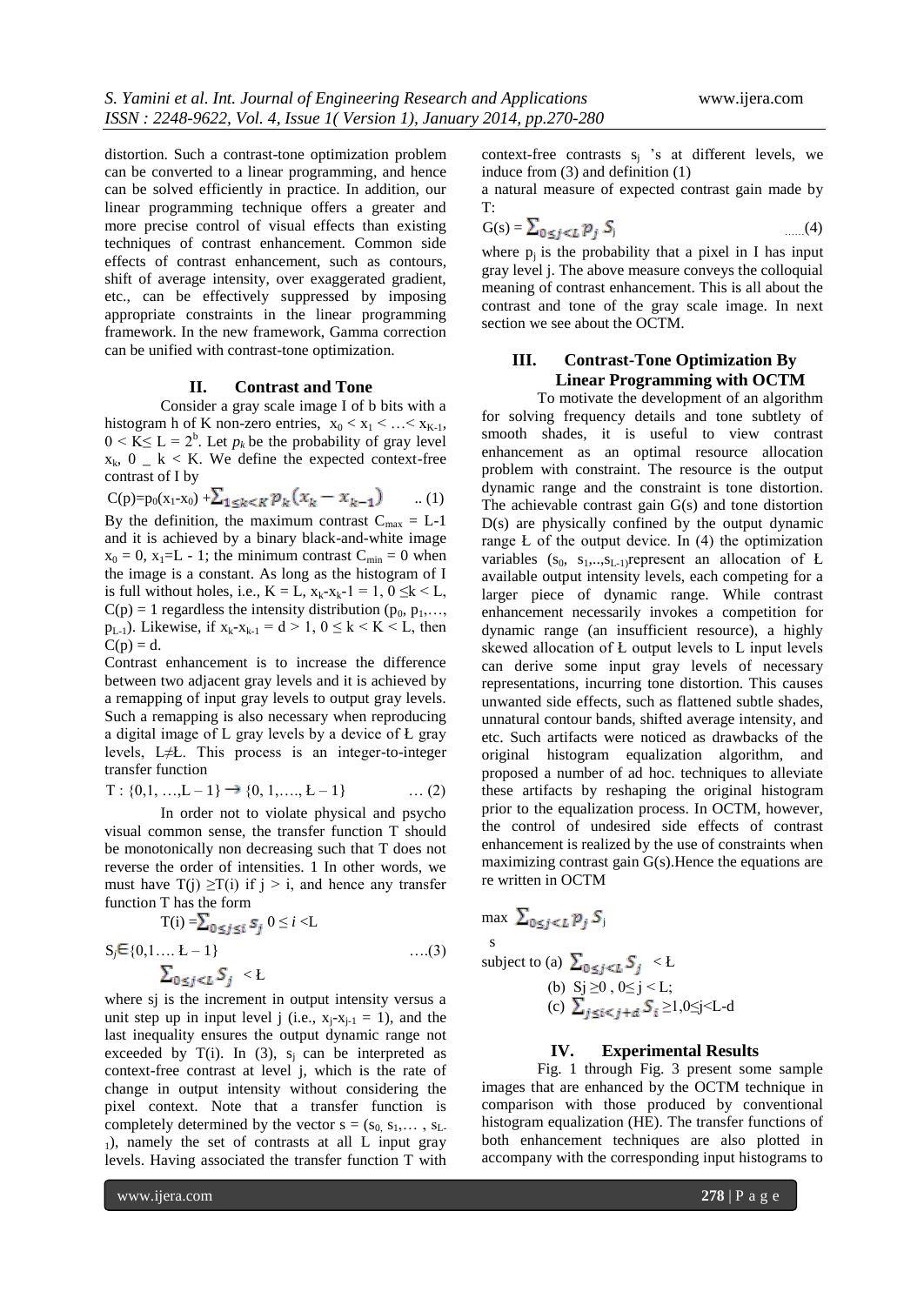show different behaviors of the two techniques in different image statistics.

In image house (Fig. 1), the output of histogram equalization is too dark in overall appearance because the original histogram is skewed toward the bright range. But the OCTM method enhances the original image without introducing unacceptable distortion in average intensity. This is partially because of the constraint in linear programming that bounds the relative difference  $\langle \langle 20\% \rangle$  in this instance) between the average intensities of the input and output images.

Fig. 2 compares the results of histogram equalization and the OCTM method when they are applied to a common portrait image. In this example histogram equalization overexposes the input image, causing an opposite side effect as in image House, whereas the OCTM method obtains high contrast, tone continuity and small distortion in average intensity at the same time.

Fig. 3 shows the improvement of OCTM over histogram equalization for video imaging.



Fig 1



Fig 2





Fig 4

(Fig. 1 the original; Fig 2 the output of histogram equalization; Fig 3 the output of the proposed OCTM method; Fig 4 the transfer functions and the original)

### **V. Conclusion**

A image enhancement technique of Optimal Contrast-Tone Mapping is proposed. The resulting OCTM problem can also be solved efficiently by linear programming. The OCTM solution can increase image contrast while preserving tone continuity, two conflicting quality criteria that were not handled and balanced as well in the past the optimization framework is general, and the constraints that are imposed by practical applications can be added to achieve desired visual effects.

#### **Reference**

- [1] A. Majuinder and S. Irani, "Contrast enhancement of images using human contrast sensitivity," in *APGV '06:* Proceedings of the 3rd symposium on Applied perception in graphics and visualization*.* New York, NY, USA: ACM, 2006, pp. 69-76.
- [2] H. Seetzen, W. Heidrich, W. Stuerzlinger, G.Ward, L. Whitehead, M. Trentacoste, A. Ghosh, and A. Vorozcovs, "High dynamic range display systems," *ACMTrans. Graph. (Proc. SIGGRAPH)*, vol. 23, no. 3, pp. 757– 765, 2004.